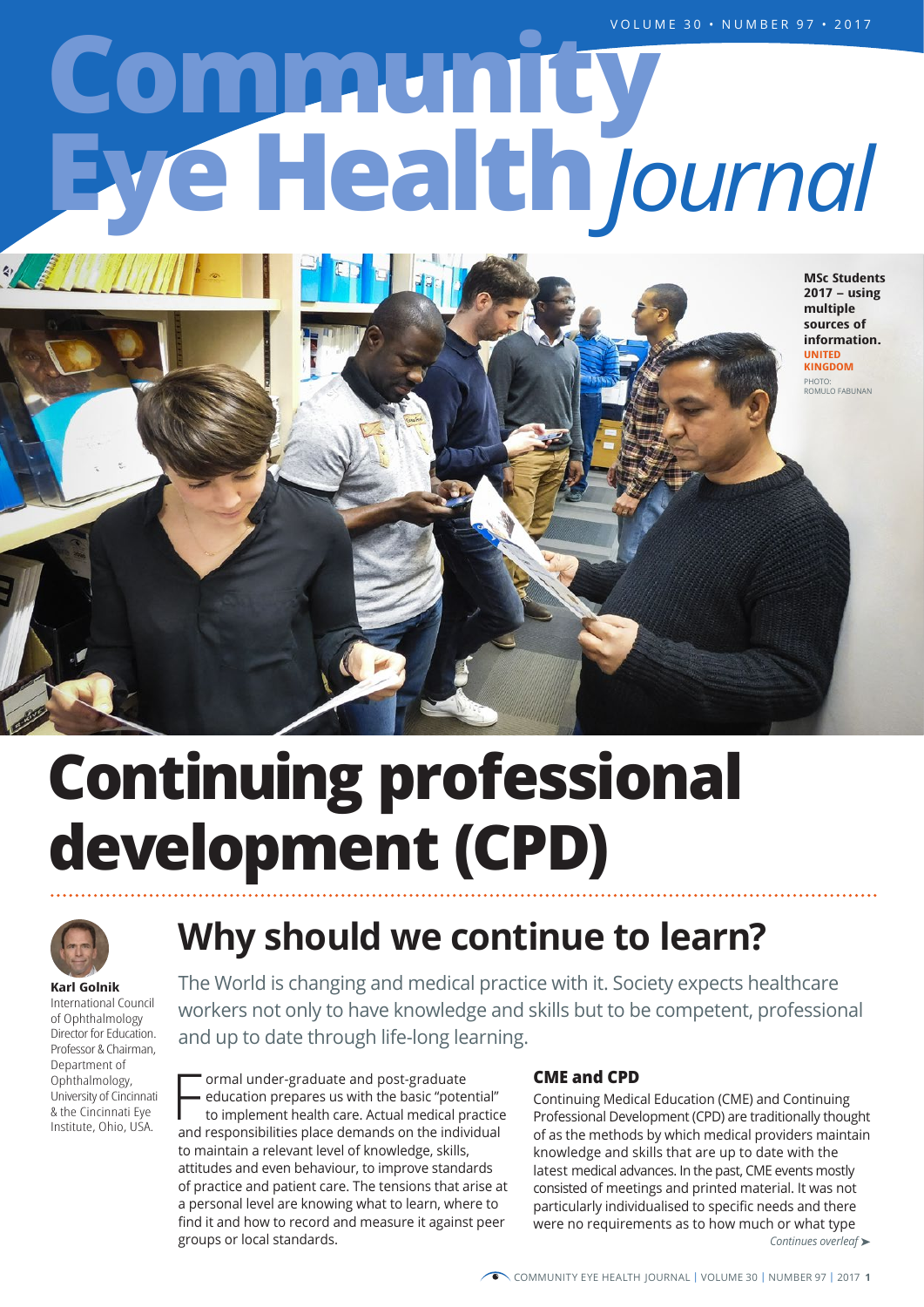#### **EDITORIAL** *Continued*



## About this issue

Being a health professional is not easy. Initial optimism is tempered by the reality of everyday practice. You intend to 'do no harm' but you forget a lot of what you have learnt. You try and keep up to date but there are time pressures and the rest of life to contend with.

You may work in a remote area where there are no colleagues to talk to and little access to information.

But help is at hand. In this edition of the journal the rationale for Continuing Professional Development (CPD) is explained. There are articles on how to manage your own learning and illustrative case studies from practising eye care professionals. There are new ways of undergoing self-directed learning which are stimulating and fun, and there is information on where to find good resources.

## Contents

- **1 Why should we continue to learn?** Karl Golnik
- **4 How the RCOphth CPD system works** Alex Tytko
- **6 Keeping my professional development continuous** Wanjiku Mathenge
- **7 How to figure out what CPD/CME you need** Milka Mafwiri and Nick Astbury
- **9 How to 'do' CPD with your team** Dhivya Ramasamy and Suzanne S Gilbert
- **11 What do you need to know to set up CPD as a professional body?** Helena P Filipe and Daksha Patel
- **14 TRACHOMA: HEAD START– an innovative training approach for life-long learning** Demissie Tadesse, Isabella Montgomery and Girija Sankar
- **15 Accessing good health information** Sally Parsley
- **18 Questions and answers on CPD**
- **19 Picture quiz**
- **19 Announcements and resources**
- **20 KEY MESSAGES**

### **Eye Health** *Journal***Community**

VOLUME 30 • NUMBER 97 • 2017









**Editor** Nick Astbury **[nick.astbury@lshtm.ac.uk](mailto:nick.astbury%40lshtm.ac.uk?subject=)** Elmien Wolvaardt **[editor@cehjournal.org](mailto:editor%40cehjournal.org?subject=) Consulting editor for Issue 97** Daksha Patel

#### **Editorial committee**

Allen Foster Clare Gilbert Richard Wormald Matthew Burton Hannah Kuper Priya Morjaria G V Murthy Fatima Kyari David Yorston Sally Crook Serge Resnikoff Babar Qureshi

Janet Marsden Noela Prasad

**Regional consultants**

#### Hugh Taylor (WPR)

Leshan Tan (WPR) GVS Murthy (SEAR) R Thulsiraj (SEAR) Babar Qureshi (EMR) Mansur Rabiu (EMR) Hannah Faal (AFR) Kovin Naidoo (AFR) Wanjiku Mathenge (AFR) Ian Murdoch (EUR) Janos Nemeth (EUR) Van Lansingh (AMR) Andrea Zin (AMR)

**Editorial assistant** Anita Shah **Design** Lance Bellers **Printing** Newman Thomson

of content was needed. There were also few rules regarding industry's (e.g. equipment and consumable manufacturers) participation in CME events.

Recently, increased emphasis has been placed on additional attributes thought essential to the provision of good health care, including professionalism and communication skills. In addition, societal expectations, proliferation of new technology and differences in individuals' needs have challenged the concept of CME. These factors have led to a new term "Continuing Professional Development" (CPD). CPD encompasses all of CME plus other aspects of being an effective medical care provider such as their professionalism, ethics and communication skills.

#### **Effective CPD**

Effective CPD is a complex and multi-dimensional concept that directs a person to improve their practice, clinically and professionally within the dynamics of the local setting.

Therefore, CPD should be systematic, with formal programmes developed for all members of the health care teams. It should be comprehensive and include all competencies of the medical profession (medical expertise, collaboration, communication, leadership, advocacy, scholarship and professionalism). Ideally CPD programmes should be accredited and regulated by an outside review body to assure quality and unbiased education. Indeed, many countries now have organisations that assess and accredit CPD to assure high quality. In addition, effective CPD should:

- **•** be individually relevant, addressing learning gaps
- **•** produce change in the participant's practice
- **•** have no commercial bias
- **•** be required.

All of these concepts and advice on how to produce good CPD are described in detail in the International Council of Ophthalmology (ICO) Guide to Effective CME-CPD E-book (available as a free download at **www.icoph.org/ downloads/ICOGuidetoEffectiveCPDCME.pdf**).

#### **CPD is essential for several reasons**

**•** New treatments and concepts abound. Without CPD the eye care worker is woefully unprepared to practise appropriately.

#### **CEHJ online**

Visit the *Community Eye Health Journal*  online. All back issues are available as HTML and PDF. Visit: **[www.cehjournal.org](http://www.cehjournal.org)**

**Online edition and newsletter [web@cehjournal.org](mailto:web%40cehjournal.org?subject=)**

#### **Please support us**

**We rely on donations/subscriptions from charities and generous individuals to carry out our work. We need your help.** 

Subscriptions in high-income countries cost UK £100 per annum.

Contact Anita Shah **[admin@cehjournal.org](mailto:admin%40cehjournal.org?subject=)**

or visit our website: **[www.cehjournal.org/donate](http://)**